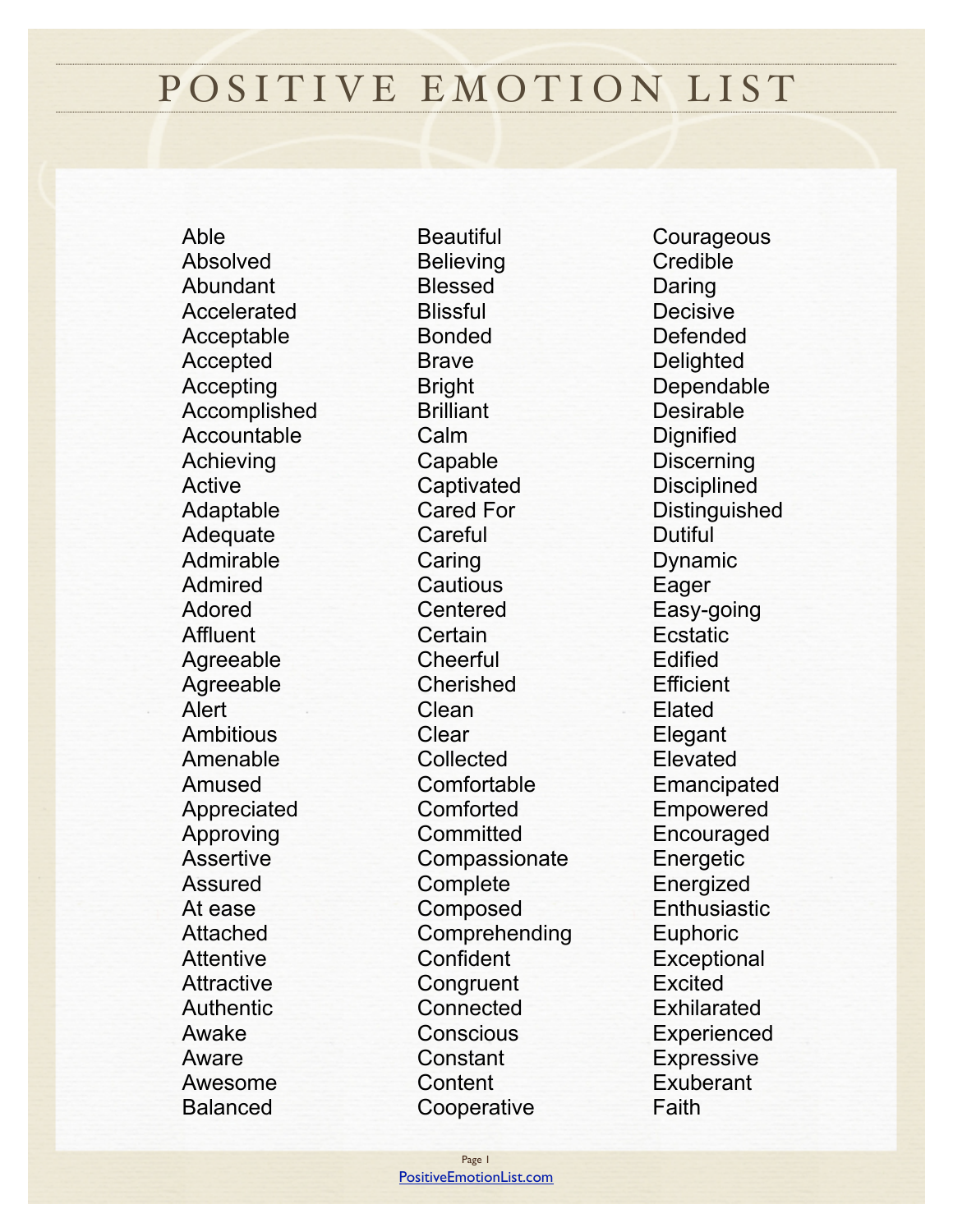## POSITIVE EMOTION LIST

Fantastic Favored Firm Flexible Flowing Focused Forceful Forgiven Fortified **Fortunate** Free **Friendly** Fulfilled **Gentle Genuine Gifted Glowing** Good-natured **Graceful Gracious Gratified** Grounded Growing Guarded Happy **Harmonious Healed Helpful Heroic** High Honest Honorable Honored **Hopeful Humble Humorous** 

Important In control Included Independent Infatuated Influential Innocent Inspired Intelligent Interested Invigorated Invincible Invited Jovial Joyful Jubilant Judicious Kind Learning Liberated Light Lighthearted Loose Loved Loyal Lucky **Magnetic Marvelous Masterful Mature** Meek **Merciful Methodical** Mindful Modest Motivated

**Neat** Noble Non-judgmental **Observant** Open Open Hearted **Organized Outgoing** Pacified Pampered Pardoned Passionate **Patient** Peaceful Perfect **Persevering** Pleasant Pleased Popular Positive Powerful Praised **Precious** Prepared Present Productive Proficient **Progressive Prosperous** Protected Prudent **Punctual** Purified Purposeful **Qualified Quick**